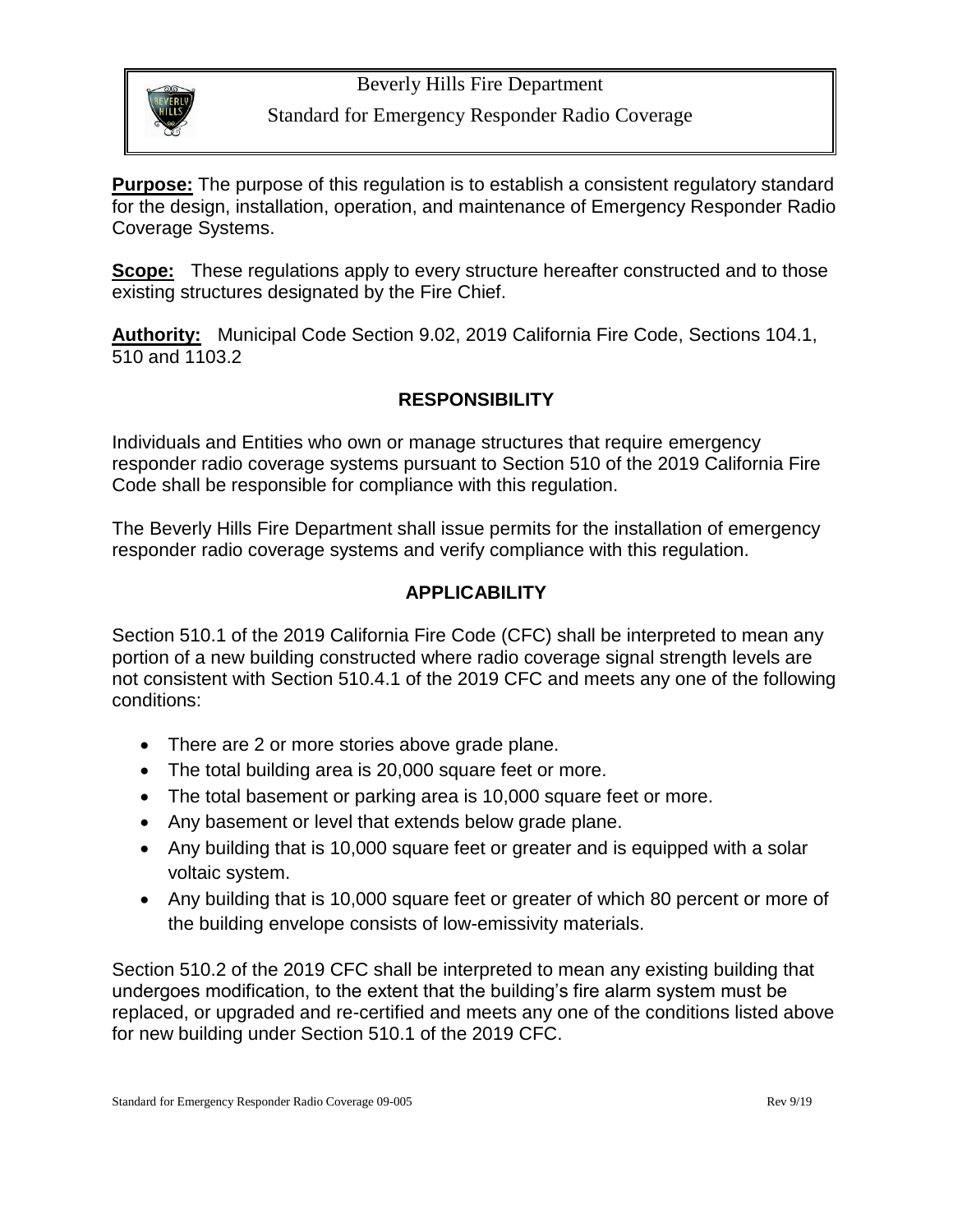#### **POLICY**

New and existing buildings are required to support the required level of radio coverage as defined in the 2019 California Fire Code.

The building shall be considered to have acceptable emergency responder radio coverage when signal strength measurements in 95 percent of all areas on each floor of the building meet the signal strength requirements in the 2019 California Fire Code, Sections 510.4.1.1 and 510.4.1.2. An evaluation to determine whether a building supports the minimum level of acceptable radio coverage shall be performed only by the Fire Marshal, or a person specifically authorized by the Fire Marshal to conduct such evaluation.

Structures with construction which does not allow for the minimum required signal strength (transmit and receive) shall be equipped with an emergency responder radio coverage system (radiating cable system, a distributed antenna system with FCC certified signal boosters or other system) approved by the Fire Marshal in order to achieve the required radio coverage.

To provide for consistent application and enforcement, the Fire Department has developed specific requirements to be used in the design, installation, testing, operation, and maintenance, of emergency responder radio coverage systems. Failure to comply with the applicable provisions of Title 24 of the California Code of Regulations, Title 47 of the Code of Federal Regulations, and this Regulation will result in enforcement actions.

# **REQUIREMENTS**

# **System Design**

- 1. Emergency responder radio coverage system installation, components, and operation, shall comply with all applicable Federal regulations, including but not limited to, the Federal Communications Rules specified in Title 47 of the Code of Federal Regulations, including 47CFR 90.219. Amplification systems capable of operating on frequencies licensed to any public safety agency by the FCC shall not be installed without prior coordination and express written consent of the FCC license holder.
- 2. Radio Coverage Radio coverage shall be provided throughout the building as a percentage of floor area with uplink and downlink signal levels of no less than -95 dBm and shall be tested in accordance with the 2019 CFC, Section 510.5.3 (1) through (8) with the following additional conditions:
	- A. Critical Areas Critical areas such as the fire command center(s), the fire pump room(s), exit stairs, exit passageways, elevator lobbies, standpipe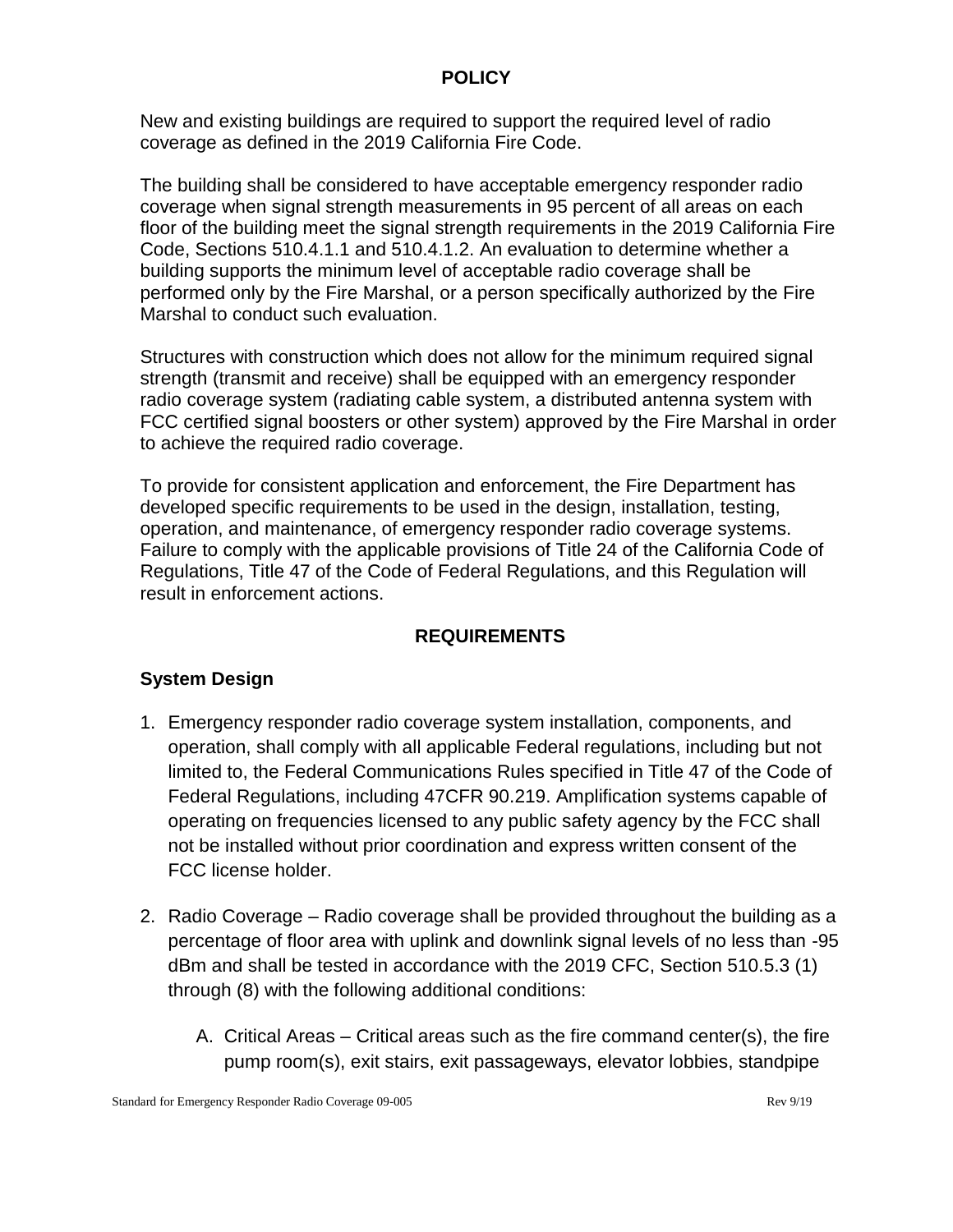cabinets, sprinkler valve locations, and other areas deemed critical by the Fire Marshal, shall be provided with 99 percent floor area radio coverage at no less than - 95 dBm and a minimum delivered audio quality (DAQ) of 3.4 as defined in NTIA Report 99-358.

- B. General Building Areas When an emergency responder radio coverage system is required, general building areas shall be provided with 95 percent floor area radio coverage at no less than - 95 dBm and a minimum delivered audio quality (DAQ) of 3.4 as defined in NTIA Report 99-358.
- C. NTIA Report 99-358 delivered audio quality (DAQ) is defined as follows:

| <b>DAQ</b> | <b>Definition</b>                                                                                           |
|------------|-------------------------------------------------------------------------------------------------------------|
|            | Unusable. Speech present but not understandable.                                                            |
| 2          | Speech understandable with considerable effort.<br>Requires frequent repetition due to noise or distortion. |
| 3          | Speech understandable with slight effort. Requires<br>occasional repetition due to noise or distortion.     |
| 3.4        | Speech understandable without repetition. Some noise<br>or distortion present.                              |
|            | Speech easily understandable. Little noise or distortion.                                                   |

3. Any active amplification system installed to meet these requirements shall operate on the following frequencies which use APCO 25 Phase I and Phase II trunking.

| <b>Downlink</b> | <b>Uplink</b> | <b>Type</b>    | <b>Sites</b>   | ERP (W) |
|-----------------|---------------|----------------|----------------|---------|
| 460.6250        | 465.6250      | Conventional   | 2              | 50      |
| 460.5750        | 465.5750      | Conventional   | $\mathcal{P}$  | 50      |
| 453.5250        | 458.5250      | Conventional   | $\overline{2}$ | 50      |
| 453.6500        | 458.6500      | Conventional   | 2              | 50      |
| 482.1250        | 485.1250      | <b>Trunked</b> | 2              | 50      |
| 482.2000        | 485.2000      | <b>Trunked</b> | 2              | 50      |
| 482.2250        | 485.2250      | <b>Trunked</b> | 2              | 50      |
| 482.4000        | 485.4000      | <b>Trunked</b> | 2              | 50      |
| 482.6250        | 485.6250      | Trunked        | 2              | 50      |

4. The allowable emergency responder radio coverage system propagation delay is 15 microseconds. Should this propagation delay be exceeded within the building, there shall be a minimum differential of 16 dB between the signal a portable radio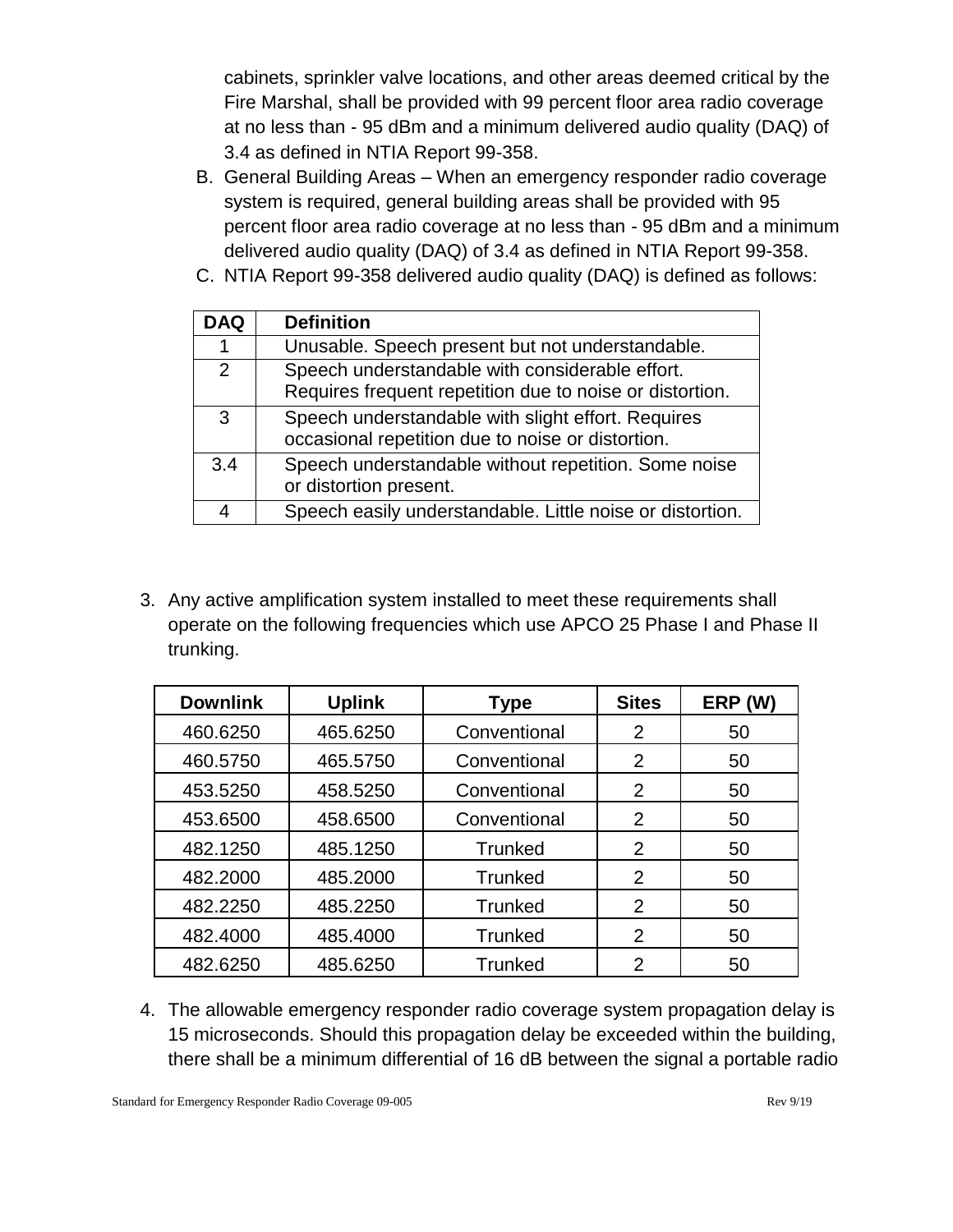receives from the signal booster and the signal a portable radio receives from the radio system.

5. Donor Site:

**Donor Site 1:** Walker Drive Repeater Site (Preferred) Latitude 34.109702, Longitude -118.391260 (Approximate) Elevation AMSL: 447.7 meters or 1468.8 feet

**Donor Site 2:** Beverly Hills Police Department Repeater Site Latitude 34.073669, Longitude -118.399949 Elevation AMSL: 75.6 meters or 248.1 feet

- 6. The building owner or manager shall modify or expand the emergency responder radio coverage system at its expense in the event frequency changes are required by the City or additional frequencies are made available by the FCC. Prior approval of a public safety radio coverage system on previous frequencies does not exempt the building owner or manager from this section.
- 7. The emergency responder radio coverage system shall not interfere with, or reduce the performance of, any public safety radio communications system or other FCC licensed radio communications system.
- 8. No system or equipment in the structure may cause any interference to, or reduce the performance of, the emergency responder radio coverage system.
- 9. Bidirectional amplifiers shall have oscillation prevention circuitry and software. Oscillation prevention shall be activated in all bidirectional amplifiers.
- 10.Motorola model APX-6000, APX-7000, and APX-8000 portable radios are utilized by the Fire and Police Departments and shall be used for system design and testing. System design shall assume use of a portable radio on the user's hip.
- 11.If Signal Booster Components and/or Fiber Optic DAS Components are used, they shall meet the following requirements:
	- A. Signal boosters shall be located in the fire control room or other area approved by the Fire Marshal.
	- B. Signal boosters and other radiofrequency signal generating components shall have FCC certification prior to installation and shall be NFPA 1221, 2016 edition and CFC 510.1 compliant.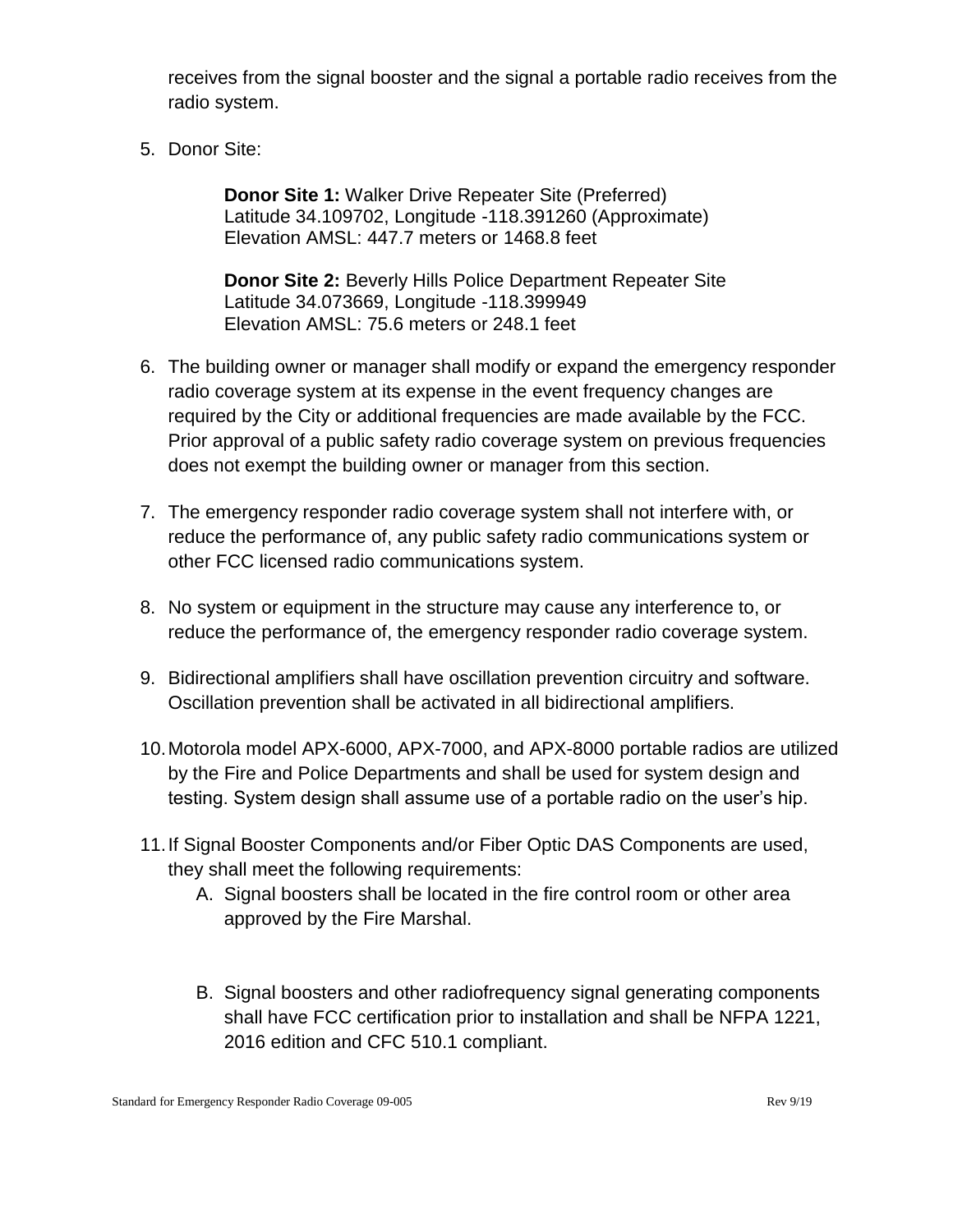- C. All signal boosters and distributed antenna systems shall be compatible with analog FM, digital FDMA (Project 25 Phase I) and digital TDMA (Project 25 Phase II) modulation simultaneously at the time of installation.
- 12.Power Supplies At least two independent and reliable power supplies shall be provided for all active components; one primary and one secondary.
- 13.External Filters are permitted adjacent to: the bidirectional amplifier, fiber headend, and fiber remote units.
- 14.Systems shall be designed to support two portable radios transmitting simultaneously on different talk paths, channels, or frequencies, one within 10 feet of a service antenna, and one at the farthest possible distance from a service antenna while still in the designed service area of the service antenna, with no degradation of performance experienced by either radio.
- 15.Bidirectional amplifiers shall not exceed -43 dBm uplink noise within the authorized passband and shall not exceed -70 dBm at 1 MHz outside the authorized passband when in a quiescent state. A reduction in quiescent noise may be required dependent upon the distance of the bidirectional amplifier from the donor site. Muting and squelch features shall be adjusted to place the uplink power amplifier in a dormant state when the bidirectional amplifier is not receiving an uplink signal of at least -95 dBm.
- 16.Systems shall be designed with a sufficient density of indoor service antennas to minimize the required amplifier gain.
- 17.Radio Frequency (RF) isolation between the outdoor donor antenna and the indoor service antennas shall not be less than 20 dB greater than the maximum system gain.
- 18.Amplifier uplink gain shall not exceed 65 dB unless an exception has been approved in writing by the Fire Marshal or Fire Marshal's Designee.
- 19.Bidirectional amplifiers shall be clearly labeled on the front of the enclosure with the maximum permissible uplink and downlink gain.
- 20.Any person or entity constructing a new structure which blocks the donor path of existing emergency responder radio coverage systems shall be responsible for resolving coverage and system performance degradation experienced by existing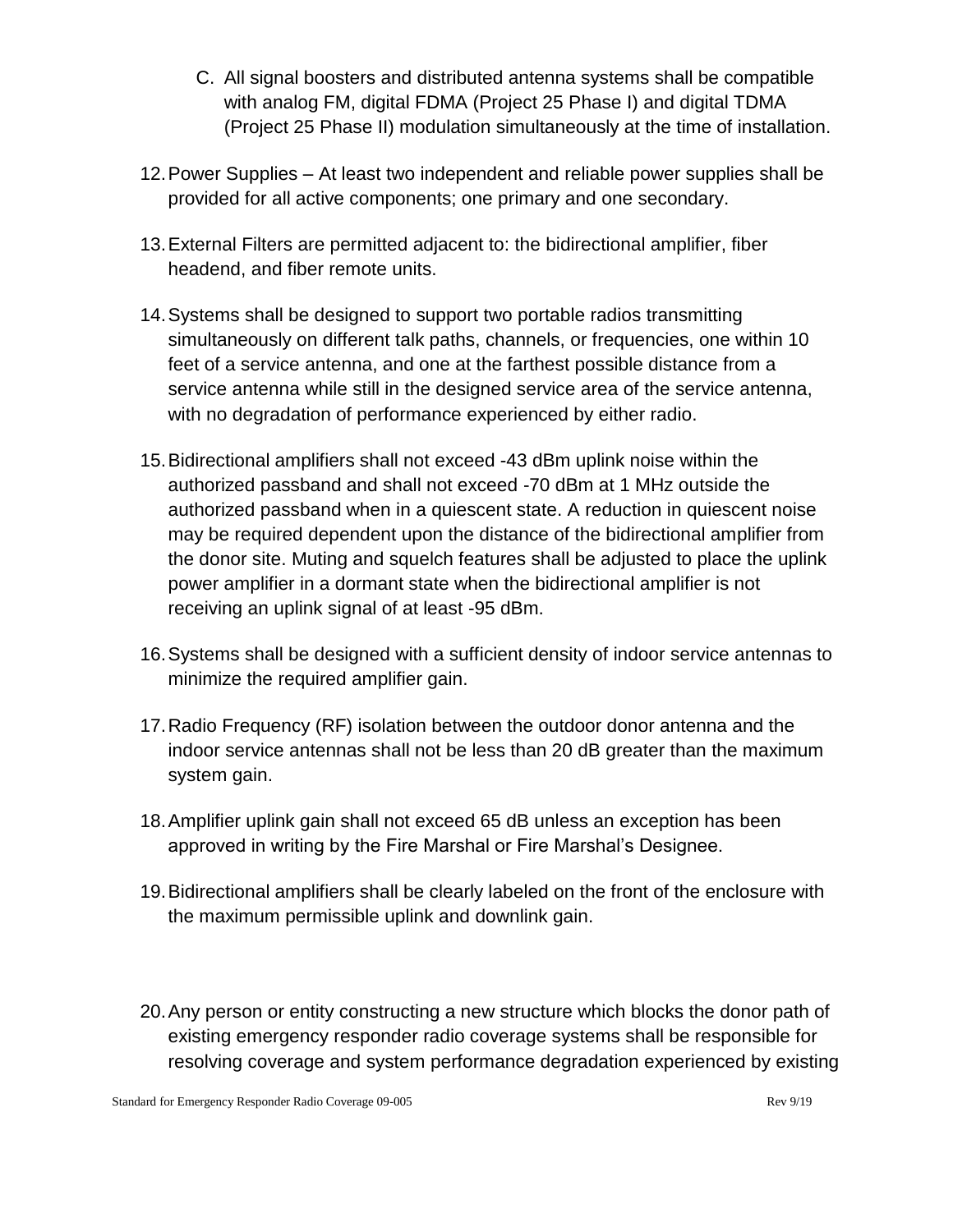emergency responder radio coverage systems at its expense.

- 21.Pathway Survivability
	- A. Pathway survivability levels shall be as described in NFPA 1221, 2016 edition, section 5.10.
	- B. Donor antenna feeder cables, riser cables, cables providing connection between amplification equipment, and/or other active signal distribution devices, all connections made between backbone and antenna distribution coaxial and fiber optic cables, and all fiber optic cables, are defined as "Backbone" cabling.
	- C. Emergency responder radio coverage system active equipment and backbone cabling shall have a survivability which matches the building's fire rating, and in no event shall be less than 2-hours.
	- D. All backbone, antenna distribution, radiating, and fiber optic cables shall be rated as plenum cables.
	- E. Exposed coaxial and fiber optic cables shall be enclosed within electrical metallic tubing (EMT) conduit and metal junction boxes.
	- F. An alternative minimum 2-hour pathway survivability performance methodology may be approved by the Fire Marshal.
- 22.Protection Against Water Intrusion
	- A. All amplifiers, active devices, fiber optic headend, and fiber optic remote units, shall be enclosed within NEMA-4, or NEMA-4X, rated enclosures.
	- B. All standby battery units, battery chargers, power supplies, and external filters, shall be enclosed within NEMA-3R, NEMA-4, or NEMA-4X, rated enclosures.
	- C. All alarm and power connections, power dividers, and hybrid couplers, located at the headend shall be enclosed within watertight enclosures.
	- D. All connections into and out of NEMA rated, water resistant, and watertight enclosures shall maintain protection against water intrusion using watertight entry ports or boots and liquid tight flexible nonmetallic conduit (LFNC).
- 23.Power Sources
	- A. The primary power source shall be supplied from a dedicated branch circuit and comply with NFPA 72, 2016 edition, section 10.6.5.1
	- B. The secondary power source shall comply with one of the following:
	- C. A storage battery dedicated to the system with at least 24 hours at 100 percent system operation capacity and designed in compliance with NFPA 72, 2016 edition, section 10.6.10 et seq.
	- D. A generator with internal combustion engine and a fuel supply providing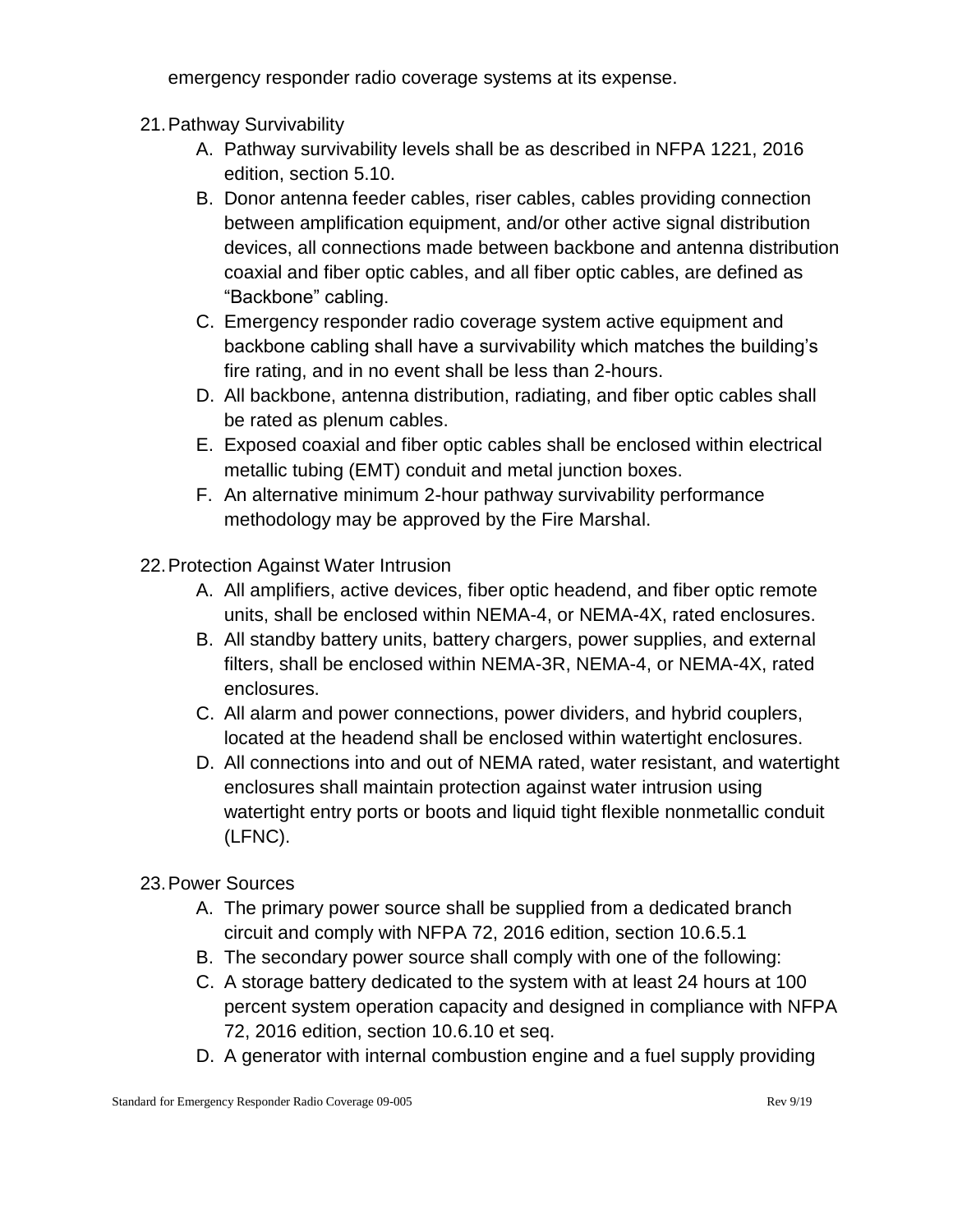24 hours of continuous operation at 100 percent system operation capacity serving the dedicated branch circuit shall be used with a storage battery dedicated to the system with at least 12 hours at 100 percent system operation capacity and designed in compliance with NFPA 72, 2016 edition, section 10.6.10 et seq.

- E. Bidirectional amplifiers (BDA's) shall be equipped with a power switch adjacent to the main FACP. The switch shall both disconnect and reapply power, and shall have a protective cover to prevent accidental actuation of the switch.
- F. Battery backup power system components shall be mounted at least 12 inches above the floor.
- 24.Donor Antennas
	- A. Donor antennas shall be highly-directional.
	- B. Antenna elements shall be welded and antennas shall be anodized.
	- C. The antenna gain shall not be less than 10 dBd.
	- D. The antenna azimuth (horizontal) half-power (-3 dB) beam width shall not exceed 45 degrees.
	- E. The antenna front to back ratio shall not be less than 20 dB.
	- F. The antenna, antenna mast or non-penetrating antenna mount, shall be secured to a structure strong enough to carry the weight of the installation with necessary allowances for wind and vibration, and shall be securely anchored to the structure.
		- i. Attachment to the riser cable conduit is permissible if the conduit is appropriately supported and secured to structural elements of the building on the roof.
	- G. Antennas shall not be attached to, or supported by, vent pipes.
	- H. Mast supports and guy wire anchors shall be secured in such a way that the supporting structure is not damaged or weakened.
	- I. Masts which extend more than ten feet above the top of their mounting point shall be strengthened with three (3) or more substantial guy wires at intervals of not more than ten feet of height.
- 25.Grounding, Bonding, and Lightning Protection
	- A. All active devices shall be grounded pursuant to NFPA 780 (2017) unless otherwise directed herein.
	- B. All active devices shall be grounded to the master building ground bus.
	- C. All ground connections shall be made with stranded copper wire no smaller than 2 AWG.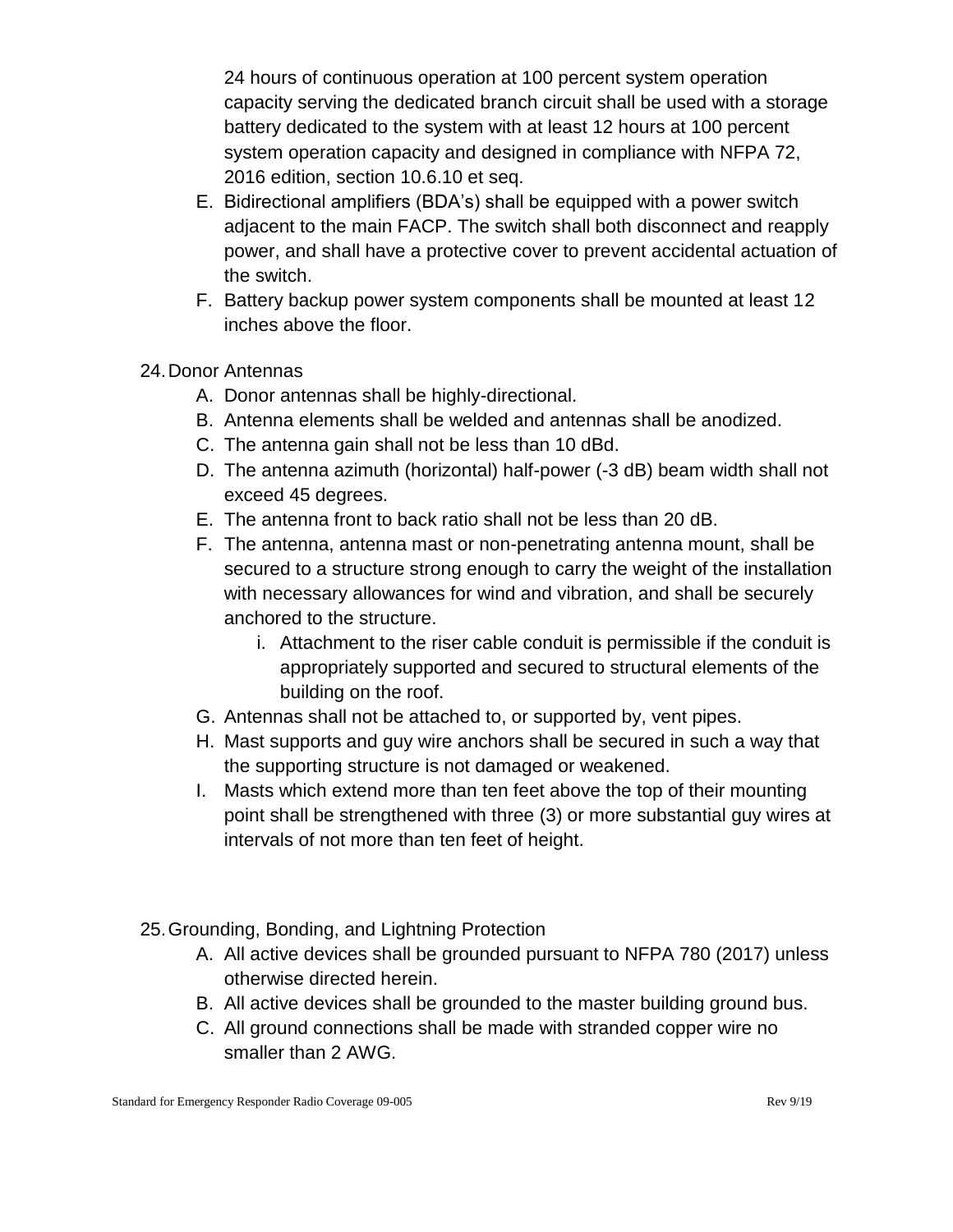- D. No copper wire shall come into direct contact with aluminum.
- E. All ground bus bars shall be copper.
- F. No copper bus bar shall come into direct contact with aluminum.
- G. Donor antenna feedline shall include protection against electrical surge caused by lightning or electrostatic discharge.
- H. Surge protection shall be located within the building and as close to the antenna feedline building entry point as possible.
	- i. Surge protection shall be grounded to the master building ground bus.
	- ii. An additional ground attachment shall be made to grounded structural steel at the building entry point whenever possible.
- I. Donor antenna mounting structures shall be grounded to the master building ground bus.
- 26.System Monitoring The emergency responder radio coverage system shall include automatic supervisory and trouble for malfunctions of the signal booster, and power supplies that are annunciated by the fire alarm system and UL listed supervising station monitoring company or monitored at a constantly attended location at the building and comply with the following:
	- A. The integrity of circuit monitoring signal boosters and power supplies shall comply with NFPA 1221, 2016 edition, sections 9.6.12.3, 9.6.13 et seq., 10.6.9 and 12.6.
	- B. System and signal booster supervisory signals shall include the following:
		- i. Donor antenna malfunction.
		- ii. Signal booster failure.
		- iii. Active RF emitting device malfunction.
		- iv. Low battery indication when 70 percent of the 24 hour operation capacity has been depleted.
		- v. Low fuel level indication when 70 percent of the backup generator fuel capacity has been depleted (when applicable).
		- vi. Failure of the communications link between the fire alarm system and the emergency responder radio coverage system.
	- C. Power supply signals shall include the following for each signal booster.
		- i. Loss of commercial AC power.
		- ii. Failure of battery charger.
	- D. Dedicated Panel A dedicated monitoring panel shall be provided in an area acceptable to the Fire Marshal to annunciate the status of all signal booster locations. The monitoring panel shall provide visual and labeled indication of the following for each signal booster: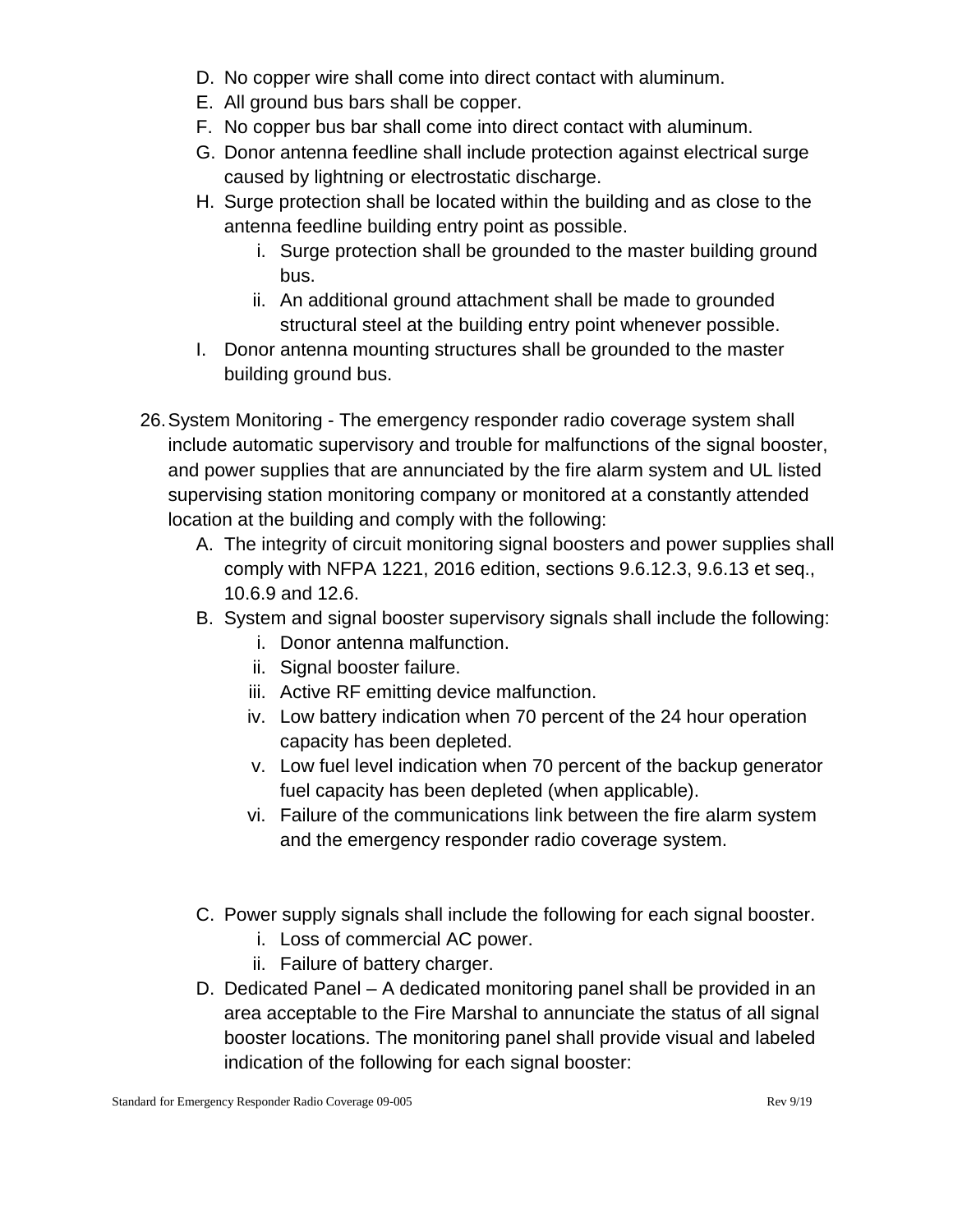- i. Donor Antenna Trouble
- ii. Signal Booster Failure
- iii. Active RF Device Malfunction
- iv. Low Battery
- v. Low Generator Fuel (when applicable)
- vi. AC Power Loss
- vii. Battery Charger Failure
- viii. Failure of the communications link between the fire alarm system and the emergency responder radio coverage system.
- 27.System Submittal
	- A. A permit must be obtained prior to the construction or modification of an indoor emergency responder radio coverage system. A copy of the approved plans and Field Inspection Record shall be posted visibly on the main active component, or at the point of primary system operation.
	- B. The plans will be reviewed and recommended for approval by the Fire Marshal or Fire Marshal's designee. Plan check and acceptance testing fees will be assessed for these services.
	- C. No permit shall be issued without approved plans. A minimum of 3 complete sets of plans, associated documentation and one electronic copy of plans and documentation shall be submitted. Such plans shall contain at a minimum the following elements:
		- i. Pursuant to Section 7028 B&P Code, the minimum qualification of the system installing entity shall be a valid classification C7 or C10 California Contractors License.
		- ii. The minimum qualifications of the system designer and lead installation personnel shall be in compliance with Section 510.5.2 of the 2019 California Fire Code and include:
			- a. A valid FCC-issued general radio operators' license; and
			- b. Certification of in-building system training issued by a nationally recognized organization, school or a certificate issued by the manufacturer of the equipment being installed.
			- c. These qualifications shall not be required where demonstration of adequate skills and experience satisfactory to the Fire Marshal is provided.
- 28.Plans shall be 11" x 17" or greater, scaled or dimensioned, with dimensions or scale clearly noted. North shall be indicated on plan views and elevations named in elevation views. Include site name, address, and elevation name or floor number on each plan sheet.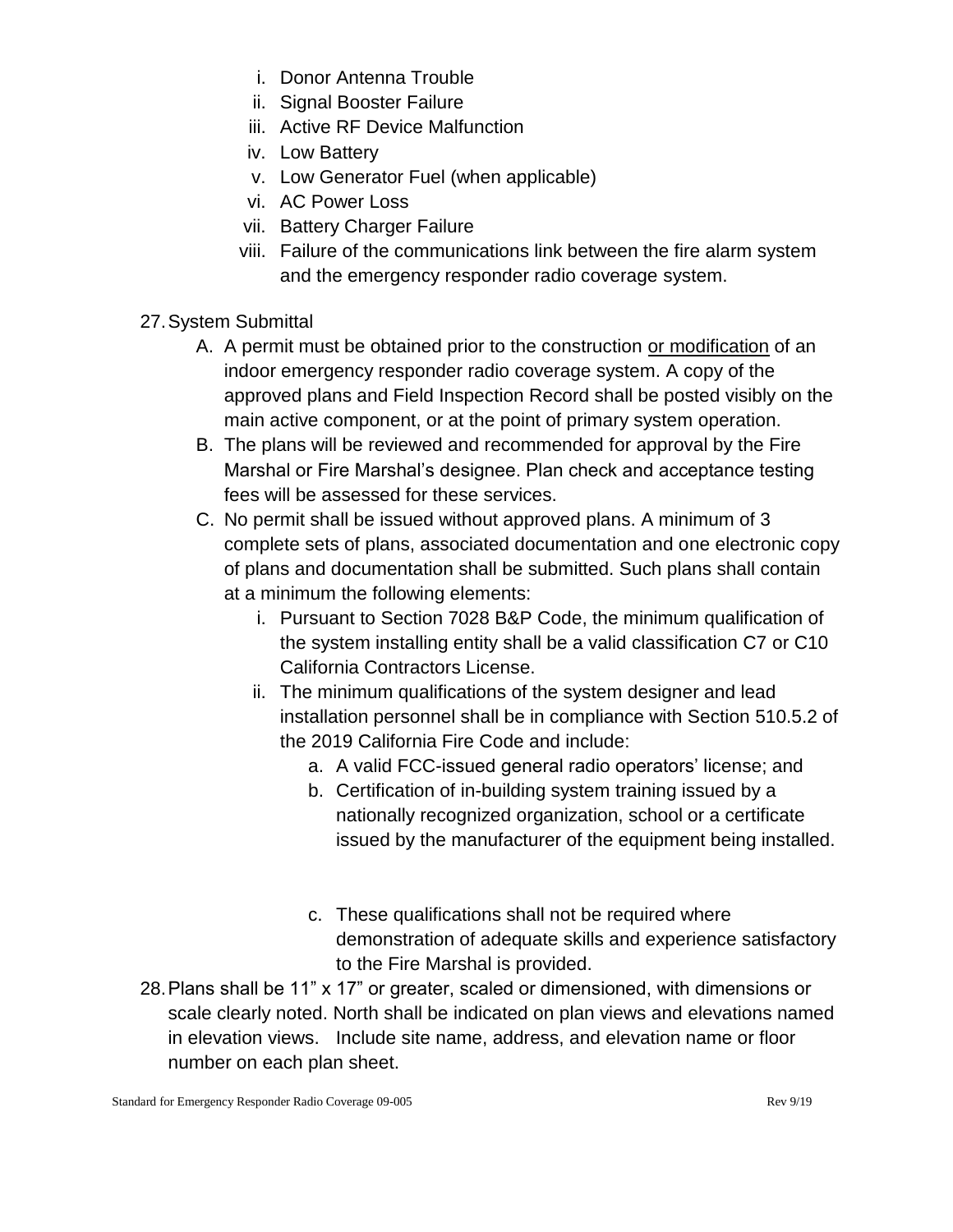- 29.Provide both paper and electronic PDF versions of the plans.
- 30.Plan view of the subject building, building construction type and surrounding property. Plan view shall clearly indicate the location and orientation of any outdoor antennas associated with the proposed system.
- 31.Specify the antenna grounding, surge and lightning protection in accordance to the California Electrical Code and this Regulation. Include the location and method of all grounding connections.
- 32.Plan view of each interior floor where indoor antenna systems are proposed shall include antenna numbers, coax routes, and the locations of any other system components including splitters, couplers, filters, amplifiers, etc.
- 33.Include a schematic diagram of the proposed distributed antenna system (DAS) showing every component with the gain or loss of the component, the total system gain for both Uplink and Downlink, the Donor Site signal peak and average strengths measured at the approximate location of the Donor Antenna, the calculated Uplink signal strength radiated by the Donor Antenna, and the calculated Downlink signal strength radiated by each Distribution Antenna.
- 34.Include a link budget analysis chart showing system operating parameters in dBm for each channel (FCC Class A) or frequency band (FCC Class B).
- 35.Include peak and average Downlink signal strength measurements taken at ground level, from the exterior of the structure, at the approximate center of each side of the structure.
- 36.Include peak and average Downlink signal strength measurements taken from at least four areas on the roof of the structure.
- 37.After closure of the building envelope, include a preliminary signal strength assessment. Conduct this assessment using a Spectrum Analyzer to measure the Downlink signal strength throughout every floor or level of the structure. Divide each floor or level into 20 grid test areas of approximately the same size. Measure and record the average Downlink signal strength within each grid test area and calculate the Uplink signal strength for the corresponding grid test area.
- 38.Provide the runtime of the proposed DAS while running exclusively on backup power calculated using the power requirements of the Signal Booster and any associated active components and the rated capacity of the backup power system.
- 39.Include the detailed manufacturers' specifications for each component and the calculations used to derive the 24-hour minimum runtime.
- 40.Specify the backup power source. Provide supply calculations to verify the system shall be capable of operating on an independent battery system, and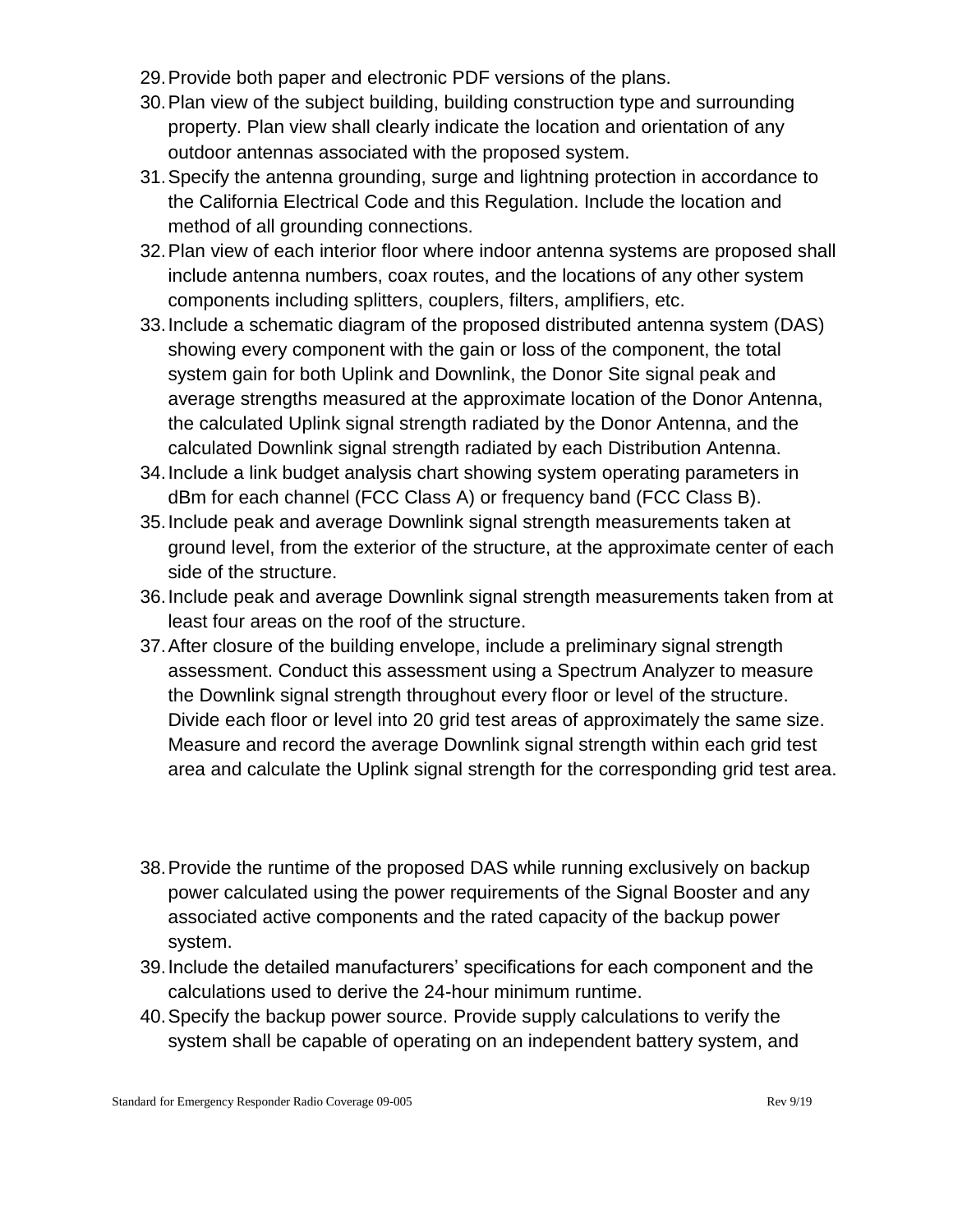generator where applicable, for a period of at least 24 hours without external power input. The battery system shall automatically charge in the presence of an external power input.

- 41.Provide copies of the manufacturer's specification sheets, including:
	- A. Amplifiers, Antennas, Coax, Couplers, Splitters, Combiners, or any other passive components proposed.
	- B. Backup battery and charging system, and generator (if applicable) specifications.
- 42.Provide the following notes on the plans:
	- A. The emergency responder radio coverage system shall not be powered on unless it is employed on a non-radiating load and not on a live DAS system, prior to the final inspection by the Fire Marshal or the Fire Marshal's designee.
	- B. The emergency responder radio coverage system shall be approved by the Fire Marshal or Fire Marshal's designee and documentation identifying the approval shall be on site during installation and operation of the emergency responder radio coverage system.
- 43.Acceptance Test
	- A. Acceptance and Operational testing shall be in accordance with Section 510.5.3 of the 2019 California Fire Code with the following clarifications:
	- B. The final system acceptance test shall be conducted by the Fire Marshal or Fire Marshal's designee. No person may conduct an acceptance test unless that person has been specifically approved by the Fire Marshal to conduct acceptance tests.
	- C. The acceptance test shall not be deemed to have been successfully completed until accurate as-built plans have been received by the Fire Marshal or Fire Marshal's designee.
	- D. Acceptance test will include the following:
		- i. A visual inspection of the physical installation of the emergency responder coverage system.
		- ii. Backup batteries and backup power supplies will be tested under load for 1-hour.
		- iii. A calibrated spectrum analyzer and other suitable test equipment will be utilized to evaluate the system for all included frequency ranges.
			- a. To ensure spurious oscillations are not being generated.
			- b. To ensure maximum quiescent system noise does not exceed -43 dBm.
			- c. To determine the isolation between the donor (outdoor) and service (indoor) antennas.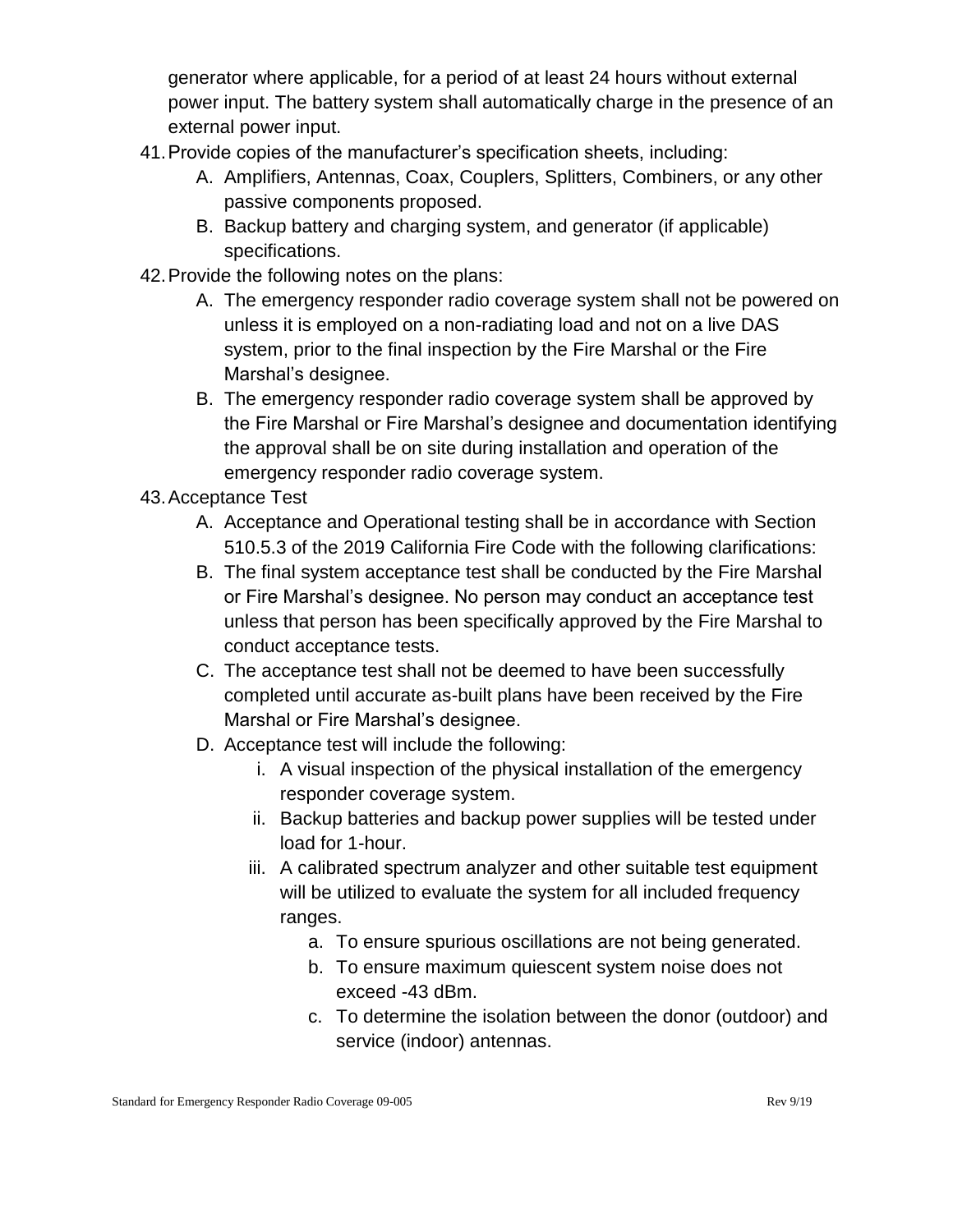- d. To determine uplink and downlink amplifier gain.
- e. To determine the actual measured signal strength from the donor site(s), measured in an area of the building roof with a clear line of sight to the donor site(s).
- f. To determine downlink and uplink signal level is a minimum of -95 dBm within 95 percent of general areas and 99 percent of critical areas on each level of the building. This test is conducted on both amplified and non-amplified levels.
- g. Radiofrequency (RF) grid test measurements shall be gathered utilizing an omnidirectional antenna of the same model used on the portable radios currently in service with the Police and Fire Departments.
- iv. A portable radio of the type currently in service with the Police and Fire Departments worn on the hip and using a remote speakermicrophone will be used to confirm each tested grid test area provides a minimum delivered audio quality (DAQ) of 3.4 as defined in NTIA Report 99-358.
- 44.Testing and Maintenance
	- A. The emergency responder radio coverage system shall be maintained operational at all times in accordance with Section 510.6.1 through 510.6.3 of the 2019 California Fire Code.
	- B. Annual testing and proof of compliance shall be in accordance with Section 510.6.1 of the 2019 California Fire Code.
	- C. Annual Inspections shall be conducted by the Fire Marshal or Fire Marshal's designee. No person may conduct an annual test unless that person has been specifically approved by the Fire Marshal to conduct annual inspections.
	- D. All building levels at least two levels away from those levels using radio coverage amplification systems shall be fully tested to establish a baseline. Subsequent annual testing of such levels shall consist of:
		- i. Dividing the level into four quadrants, each facing a different compass direction, and measuring the signal level as close to the center of each quadrant as possible.
		- ii. Measuring the signal level at the point where the four quadrants meet, as close to the location of the center of the building as possible.
		- iii. Provided that measured signal levels are equivalent to the baseline signal measurement, as determined by an FCC licensed technician,